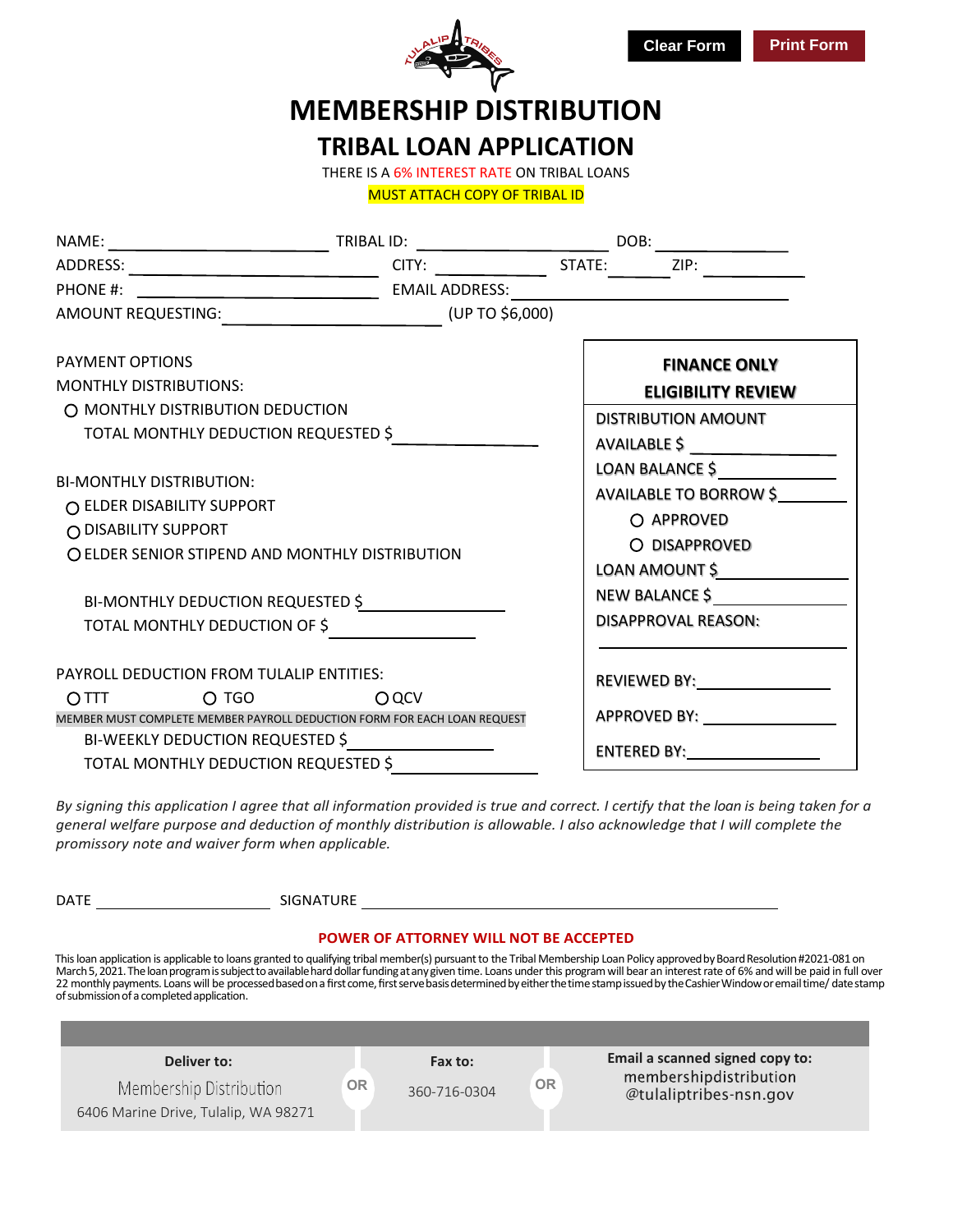

### **Finance Department ATT: MEMBERSHIP DISTRIBUTION 6406 Marine Drive Tulalip, WA 98271**  MEMBERSHIP LOAN DEDUCTION REQUEST

NAME: \_\_\_\_\_\_\_\_\_\_\_\_\_\_\_\_\_\_\_\_\_\_\_\_\_\_\_\_\_\_\_\_\_\_\_\_\_\_\_\_\_\_\_ TRIBAL ID # \_\_\_\_\_\_\_\_\_\_\_\_\_

This form is submitted voluntarily to request my loan payments be withheld from my monthly membership distribution. This form should be filled out in full to ensure timely processing.

#### **DEDUCTIONS**:

Start Date of Deductions:  $\frac{1}{\sqrt{1-\frac{1}{n}}}$  (1st of month following submission if not listed here)

Monthly Payment amount \$

Choose one: **Monthly Membership Distribution (One deduction) Monthly Senior Distribution (Two deductions) Bi-monthly Elder Support Distribution (Two deductions) Bi-monthly Disability Support Distribution (Two deductions)**

Please return directly to the Finance Department, cashiers window. You may EMAIL membershipdistribution@tulaliptribes-nsn.gov or FAX 360-716-0304.

Please check both boxes below and sign and date this form. These boxes must be checked or it will delay the processing of payment set up.

- □ **I certify that the original tribal loan I received, which I am currently making payments, was used to pay housing/mortgage, utilities, child care or other general welfare living expense. Therefore, I am requesting that my loan payments be deducted from my monthly general welfare payment**
- □ **I understand and agree that the IRS has the ability to determine these payments are not in fact General Welfare Qualifying and may require the signatory to pay taxes on these loans and/or payments at some time in the future**

Signature Date

**FORM MUST BE RECEIVED:** 

**BY 5TH of the MONTH TO BE EFFECTIVE FOR THE 15TH CHECK DISTRIBUTION OR BY 18TH of the MONTH TO BE EFFECTIVE FOR THE CHECK DISTRIBUTION ON THE 1ST.** 

\_\_\_\_\_\_\_\_\_\_\_\_\_\_\_\_\_\_\_\_\_\_\_\_\_\_\_\_\_\_\_\_\_\_\_\_\_\_\_\_\_\_\_\_\_\_\_\_\_\_\_\_\_\_ \_\_\_\_\_\_\_\_\_\_\_\_\_\_\_\_\_\_\_\_